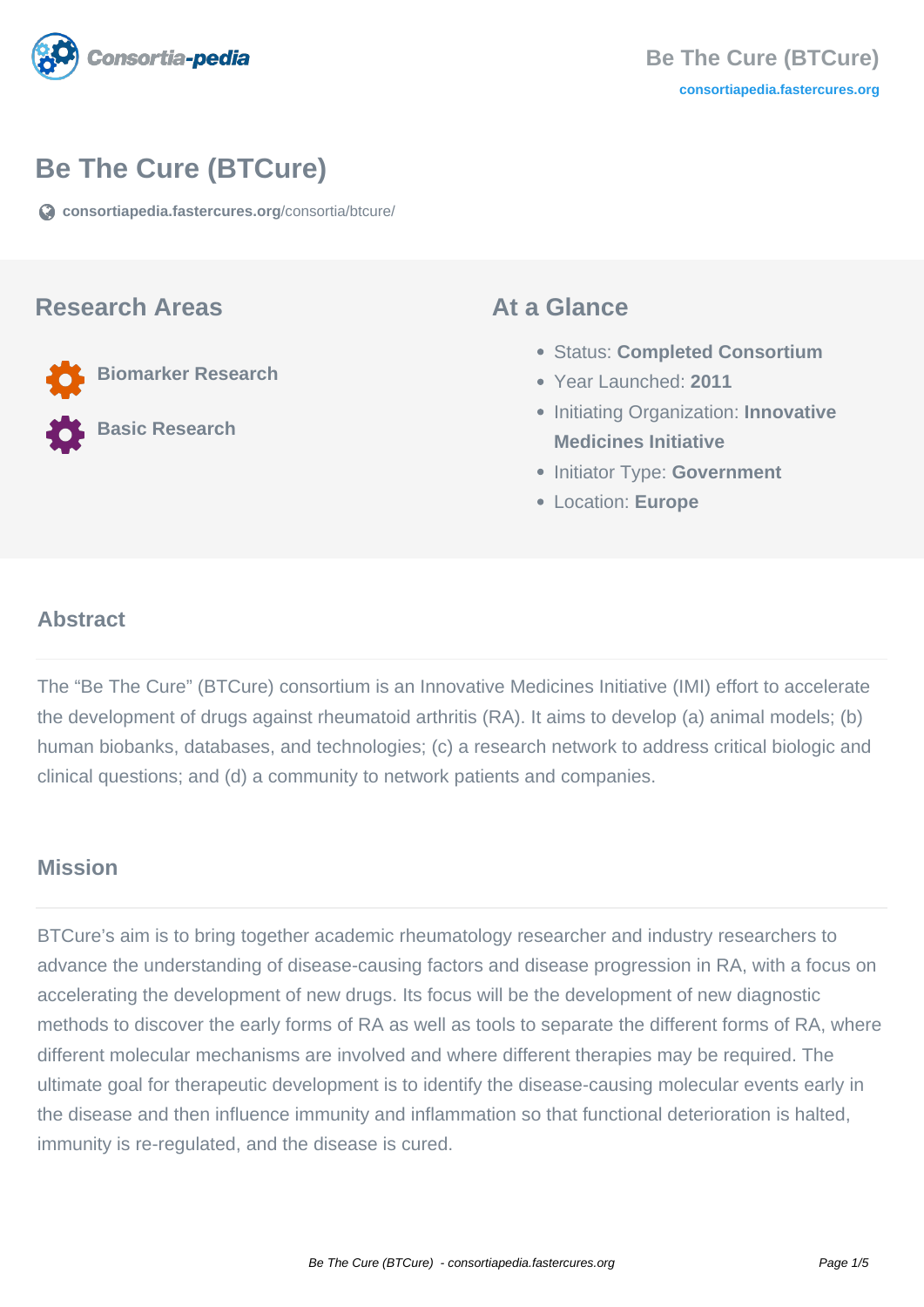

### **Be The Cure (BTCure)**

#### **[consortiapedia.fastercures.org](http://consortiapedia.fastercures.org/)**

 To achieve these goals, samples from biobanks will be analyzed in vitro, and models will be aligned with different variants of human arthritis. In addition, new models will be established using similar molecular pathways as the relevant human arthritis subsets, leading to understanding of the etiology and early pathology of the disease for this program aimed at early and curative treatment of RA and RA-like diseases. A major focus of these efforts will be to understand and subsequently alter the adaptive immune reactions in patients from a disease-inducing mode into either a protective mode against the disease or an asymptomatic mode. Advances made through initial research into the pathology of this group of diseases have been successful, providing information on the nature and regulation of disease-inducing and disease-protective immunity.

## **Consortium History**

2011: BTCure organized a workshop on tolerance/tolerizing therapies. 2012: BTCure organized a standardization workshop for animal models in experimental arthritis.

## **Structure & Governance**

The project is coordinated by UCB, Karolinska Institutet, and Leiden University Medical Centre.

Governance Structure:

 BTCure has oversight from the IMI Executive Office and European Federation of Pharmaceutical Industries and Associations (EFPIA) partners. A Steering Board, composed of EFPIA and academic partners, provides overall guidance. The Management Board is responsible for day-to-day management of the various work packages (WPs), works with the Coordination Office and Strategic Advisory Board, and reports to the Steering Board. An additional Ethics Board provides oversight to all projects.

## **Financing**

BTCure has a total budget of €38.1 million and is funded by IMI, a public-private partnership between the European Union and EFPIA. IMI's contribution is €16.1 million, EFPIA's in kind contribution is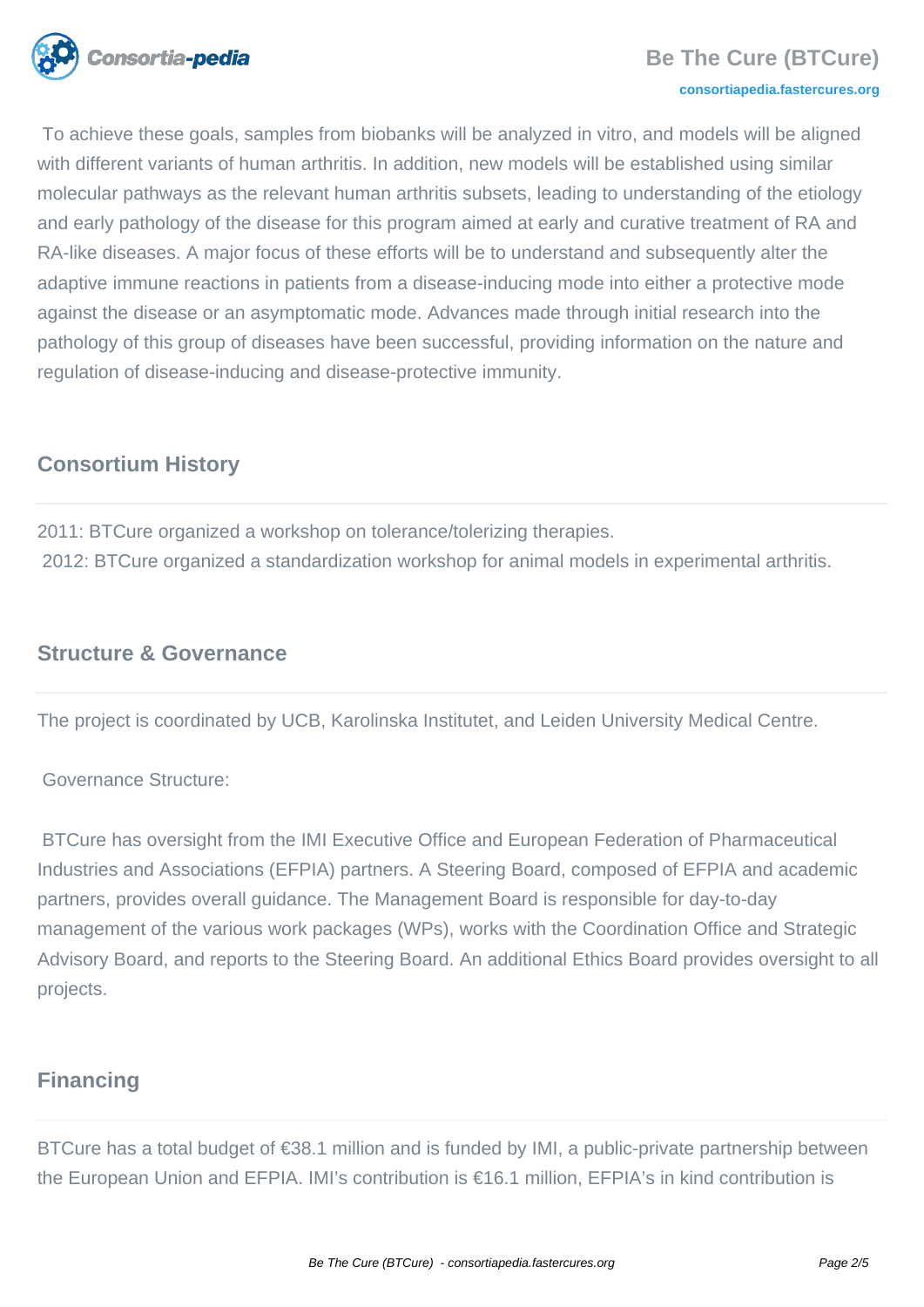

€14.1 million, and contributions by others total €7.8 million.

# **Intellectual Property**

All IMI projects, such as BTCure, operate under the same umbrella intellectual property (IP) policy. Any IP discovered as a result of work in the collaboration is owned by the participating institution that made the discovery (or if the discovery was made jointly, there is joint ownership). Other participants have access rights to the generated IP during and after the project for research use, and participant owners have the right to license their IP and associated obligations to other parties, including to affiliated entities. Third parties may request access rights, which do not involve the ability to sublicense without receiving authorization from the IP-owning participant.

# **Patent Engagement**

Several patients are directly involved in the governance and communications teams. An official Patient Advisory Board was initiated in 2013. Patients help define the terminology being used for the different RA risk patient groups and provide feedback for communications to broader audiences.

# **Links/Social Media Feed**

| Homepage      | http://btcure.eu/                       |
|---------------|-----------------------------------------|
| Other website | http://www.imi.europa.eu/content/btcure |
|               |                                         |

# **Sponsors & Partners**

Academic WP-Leader: James Brewer EFPIA WP-Leader: Ling Lin Project Manager: Susanne Karlfeldt, [Susanne.karlfeldt@karolinska.se](mailto:Susanne.karlfeldt@karolinska.se)

Academic Medical Center/University of Amsterdam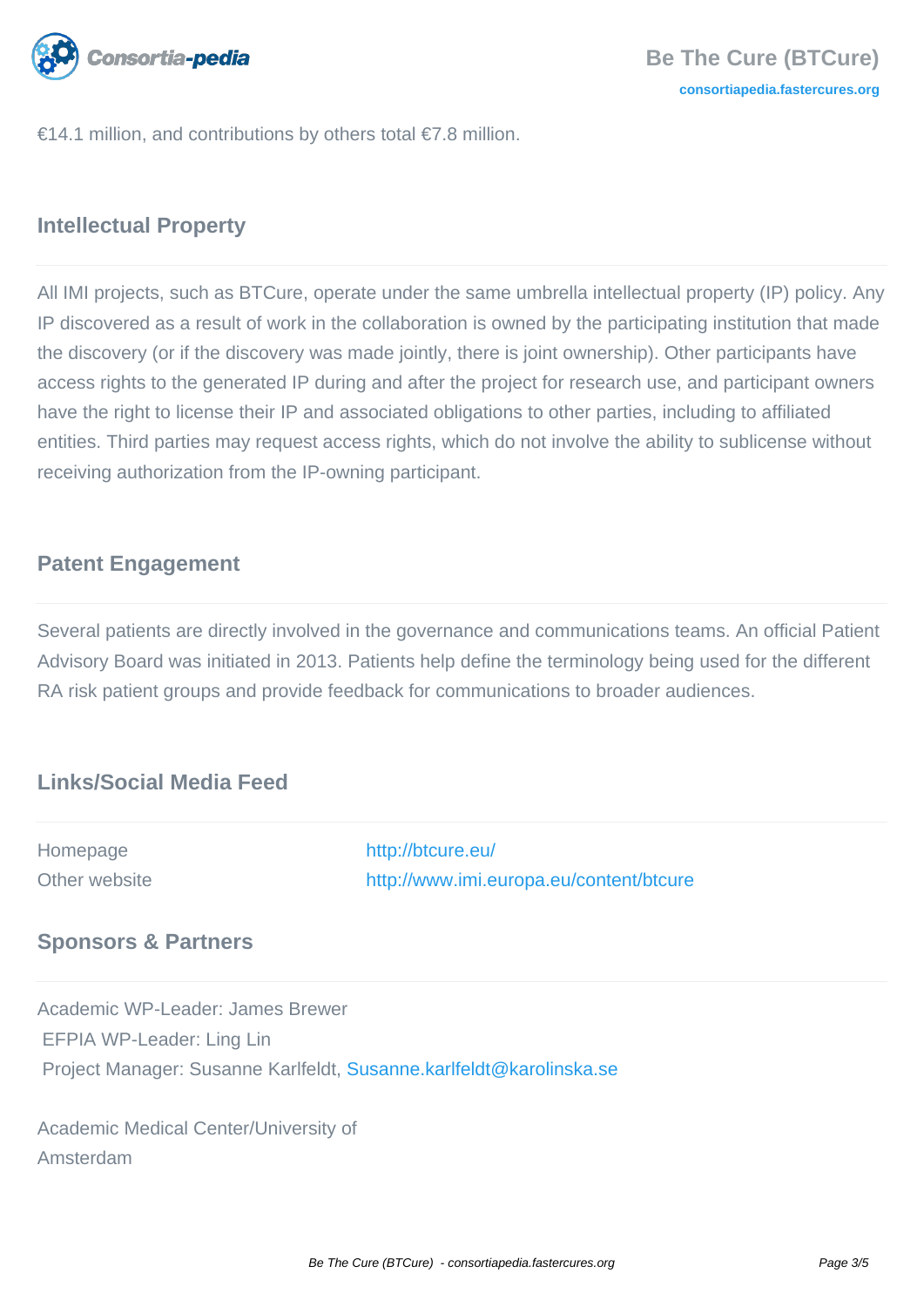

Agencia Estatal Consjeco Superior de Investigaciones Cientificas Alexander Fleming Biomedical Sciences Research Center Arthrogen AstraZeneca Biomedcode Hellas SA Biomedical Research Foundation Boehringer Ingelheim Pharmaceutical research Bristol Myers Squibb Charite University Medicine Berlin Deutsches Rheuma-Forschungzxentrum Diakonhjemmet Hospital FIRALIS Fondazione Humanitas per la Riecra Univerita degli Studi di Milano GlaxoSmithKline Institut National de la Sante et de la Recherche Institute of Rheumatology, Prague Janssen Biologics Karonlinska Institutet Kings College London Leiden University Medical Center Medical University Vienna Merck Serono Novo Nordisk Pfizer Redoxis AB Stichting Katholieke Universiteit TcLand Expression Thermo Fisher Scientific

UCB Research, Slough, UK Universitatsklinkum Erlangen University College Dublin